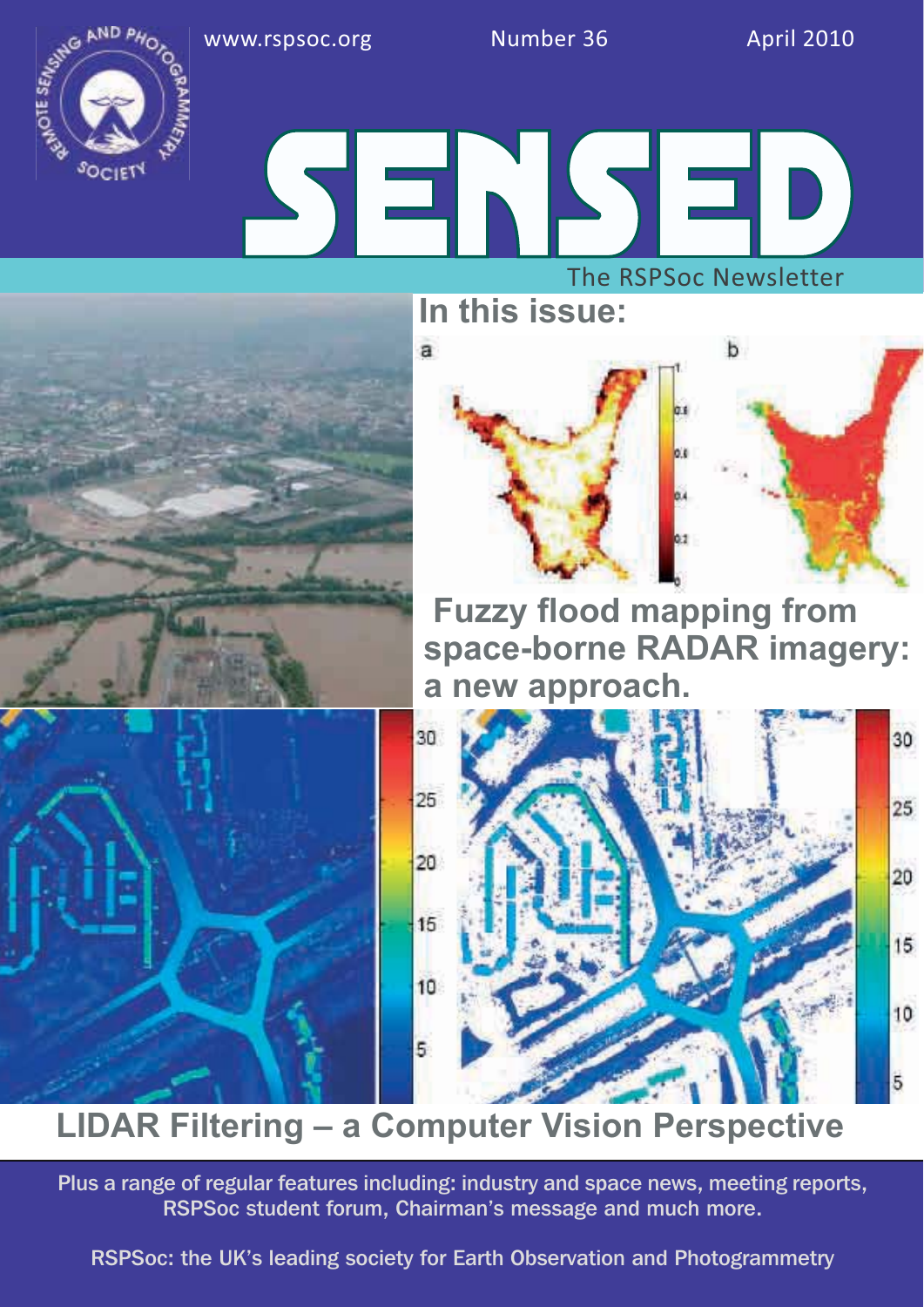# **Contents**



#### **Publisher**

The RSPSoc c/o School of Geography University of Nottingham University Park Nottingham NG7 2RD Tel: 0115 951 5435 Fax: 0115 951 5249 rspsoc@rspsoc.org

**Editors** Karen Anderson Mark Cutler

**Design** Tina Thomson Fakhar Khalid

#### Published quarterly

Material for inclusion should be sent to the Publisher by: 1st March for publication in April; 1st June for publication in July; 1st September for publication in October; and 1st December for publication in January. Please send by email to newsletter@ rspsoc.org

Items for the RSPSoc Newsletter are accepted in good faith and the RSPSoc takes no responsibility for any inaccuracies that occur in the original material of submitted articles.

#### **Credits**

Images and photographs included in this Newsletter are provided by the authors and advertisers. We also gratefully acknowledge the support of NEODAAS for other satellite images used throughout.

Printed by Alphagraphics, Nottingham, on recycled paper. When you have finished with this Newsletter, please pass it on to others or recycle it.



**4** Guest Editorial

**5** Chairman's Message

#### **Featured Science Articles**

- **6-7** LiDAR filtering: a computer vision perspective
- 8-9 Remote sensing the human impact on vegetation at high latitudes<br>
Ekaterina Shipiqnia, Scott Polar Pesearch Institute Dr Marc Bartels (recipient of RSPSoc PhD award) Ekaterina Shipignia, Scott Polar Research Institute
- **10-11** Fuzzy flood mapping Guy Schumann, University of Bristol

18-19 Monitoring vegetation, soil and water fluxes using remote sensing.<br>18-19 Prof Michael Vohland, University of Trier

#### **Society News**

- **12-16** The launchpad latest satellite news Landsat calibration update Science News RSPSoc people
	- **17** EH Thompson event: press release



- 
- 20 Council News from Philippa Mason

### **RSPSoc Students**

24 The latest news from your Student Representative

#### **Meeting reports**

Meeting reports from ISRSE 2009 (Lake Maggiore, Italy) and GRSG 2009 (London, UK) **26-27**

### **Commercial members**



### 28 Details of commercial membership opportunities

### **Technical Programme**



**29** Forthcoming meetings in 2010 and beyond, society calendar



**April 2010 3**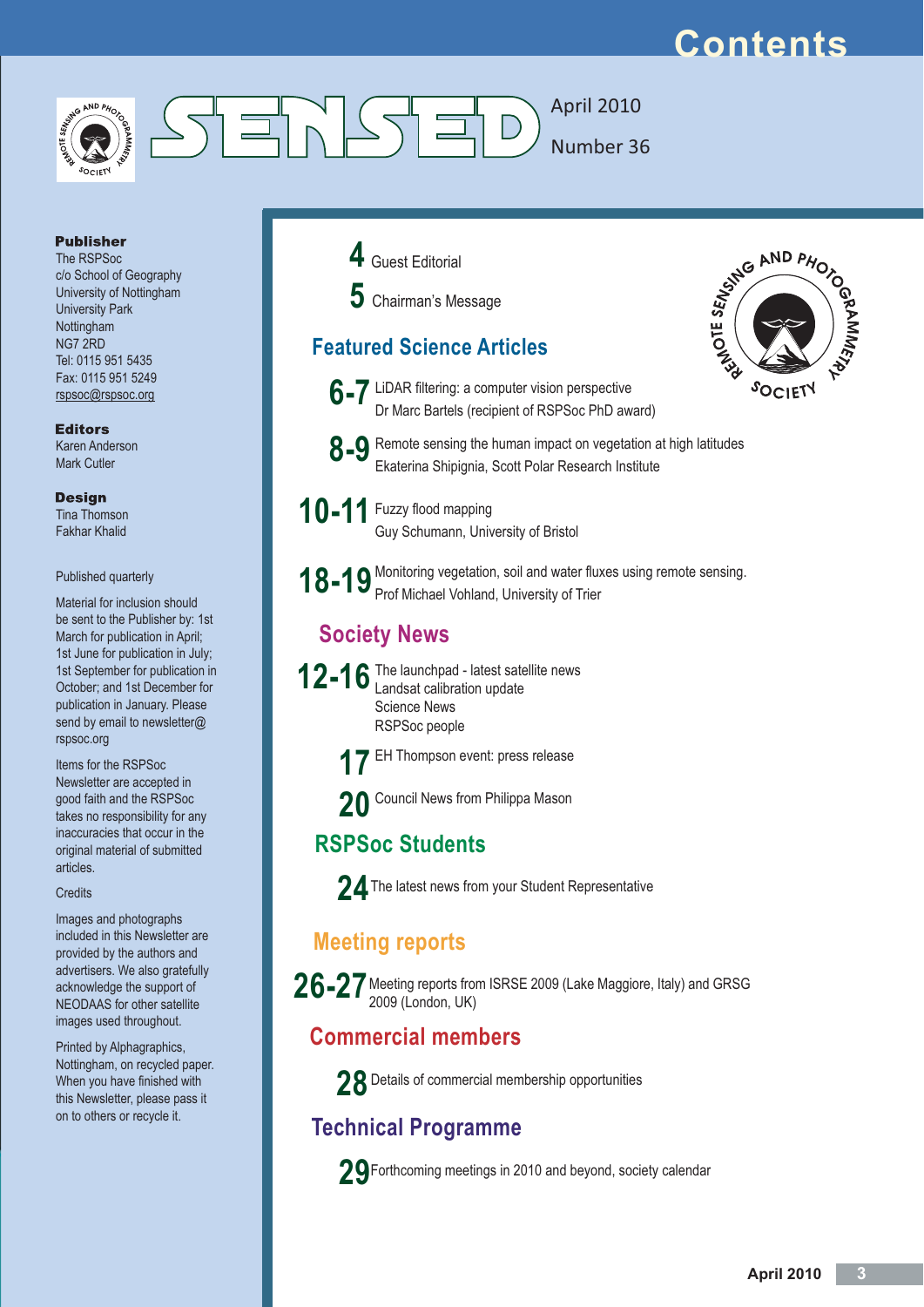# **Articles**

### **Vegetation, soil and water fl uxes - how to monitor with remote sensing?**

*Prof. Dr. Michael Vohland*

Prof Vohland was last year's recipient of RSPSoc's Len Curtis Award. This award is given in recognition of an outstanding



technical work published in the preceding year in the Society's journal, International Journal of Remote Sensing. Here, Prof Vohland gives readers a brief overview of his career, research focus and the forward direction for remote sensing studies concerned with flux estimation.

I was not aware of the potentials of remote sensing before I studied Physical Geography. In the courses and lectures held by Prof. Dr. Hellmut Schroeder-Lanz (one of the pioneers of geographical remote sensing in Germany) and his team, I saw that remote sensing can be a powerful tool for land surface observation, to study urbanisation, land use changes, and the state of vegetation and soils.

I studied Physical Geography at the University of Trier (Germany) in the nineties (1990-1997). Since then, a new era of remote sensing has begun with a series of new Earth observation satellites, with imaging spectroscopy emerging as an operational monitoring tool and with a variety of quantitative approaches and algorithms for remote sensing data analysis; many concepts of integrating and assimilating remote sensing data in crop growth, SVAT and hydrologcial models have been developed and applied. In this field, I performed my PhD studies, receiving my PhD degree in 2002 for a thesis on the optimisation of modelbased computations of water budgets by the integration of optical remote sensing data.

In 2003, I was offered the junior professorial chair of Remote Sensing and Geoinformatics at the University of Trier (Faculty of Geography and Geosciences). In the years as junior professor, I advanced my expertise in ecosystem assessment studies with multi- and hyperspectral remote sensing systems. The coupling of remote sensing data and hydrological models is still one of my major research topics, and I am involved in the working group "Research and future perspectives" in the Scientific Community of Hydrological Sciences (German Association for Water, Wastewater and Waste). Ongoing research in this field focuses on the multiscale assessment of energy and water budgets in complex terrain using a data assimilation concept with remote sensing data and hydrologic and atmospheric modelling approaches (as a cooperative project at Trier University).

Vegetation and, more recently, soil monitoring are further research themes, mainly based on hyperspectral image data (e.g. HyEurope 2005, 2009), and non-imaging field spectroradiometer measurements (VIS-NIR spectroscopy). Key issues in this field are data pre-processing, parameter retrieval (by e.g. canopy reflectance modelling or multivariate data analysis) as well as scaling issues. With respect to soil parameters, my work focuses on the spatially distributed retrieval of soil organic matter (SOM) and SOM fractions. To provide detailed information on SOM, an ongoing cooperative project will combine airborne and in-field spectroscopy with higher resolved laboratory VIS-NIR, FTIR and Raman spectroscopy, together with advanced laboratory fractionation schemes to identify SOM pools of different stability and turnover rate. The main goal is to obtain stable SOM prediction models on landscape scale (using techniques as 2D correlation spectroscopy and multiblock PLS) and to reduce or close the gap between lab, field and imaging spectroscopy.

Figure 1 on the facing page shows my research challenge - how do we close the gap between the lab-based understanding of remote sensing signatures, field spectra, collected in natural illumination conditions, and scaled-up remote sensing measurements made from aircraft or satellite platforms? This continues to be a research challenge and it is something I'm working on addressing through current projects.